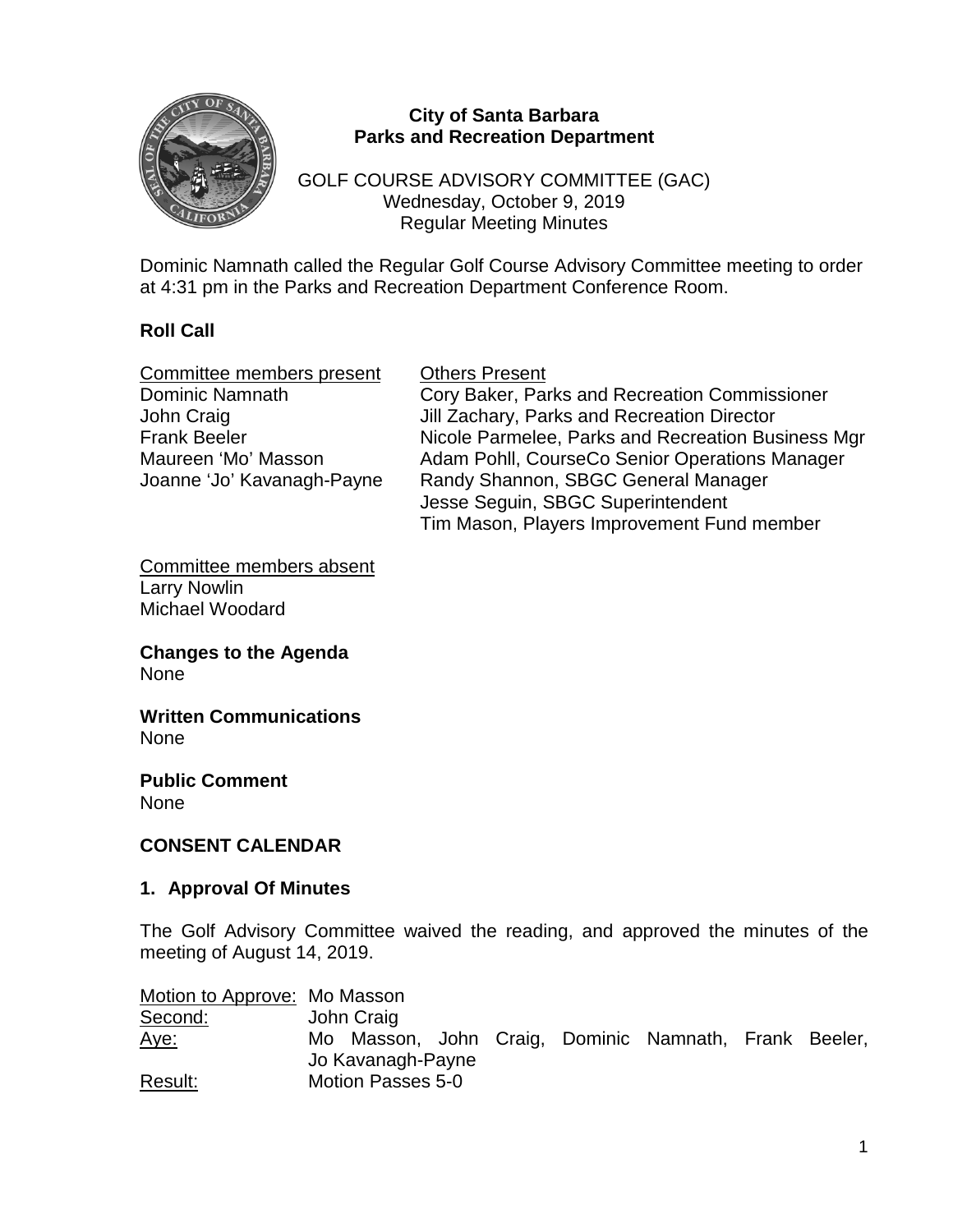# **ADMINISTRATIVE AND STAFF COMMUNICATIONS**

## **2. Golf Course Performance**

Randy Shannon provided a verbal report to the Committee reviewing performance for August and September 2019. In August, revenue performance was 1% below budget and 8% behind last year. Rounds were 4% below budget but on par with last year. In September, revenue performance was 9% below budget and 10% behind last year. Rounds were 11% below budget and 9% behind last year. Year-to-date, revenue is flat against last year.

August programming included the Santa Barbara Golf Classic, which grew by 10 teams (20 players) to 126 players, Junior Golf Camp with 27 participants, and Titleist Fitting Day with more than \$4,700 in sales for the day. September included SB Senior Championships, which grew 15% with 51 participants, and Movie Night, with a strong turnout of around 200 people. Ladies Learn & Play Academy sold out for the fifth time this year.

Santa Barbara Golf Club was recently recognized as Merchandiser of the Year by the Southern California PGA, Northern Chapter.

#### **3. Golf Maintenance Report**

Jesse Seguin updated the Committee on maintenance work in August and September 2019. The maintenance crew cleared the hillside by #2, which improved optics on the green. Sand was added around the perimeter of bunkers. New signage was installed around the practice area and the large practice green. Routine maintenance was conducted.

## **4. Player Improvement Fund Sub-Committee (PIFSC) Report**

The Committee discussed how future PIF projects may be considered in the context of available funding and strategic priorities for the golf course. A comprehensive 10-year capital plan will be forthcoming.

#### **5. Funding for #9 Green Renovation Project**

Nicole Parmelee updated the Committee on bids received and total cost estimates for the project. Adam Pohll provided supplementary details and answered technical questions related to construction.

The Committee supported the recommendation of the Player Course Improvement Subcommittee from the meeting on July 30, 2019, for use of PIF funds as required to complete the #9 green project, which is partially funded in the FY20 capital plan.

Motion to Approve: John Craig Second: Frank Beeler